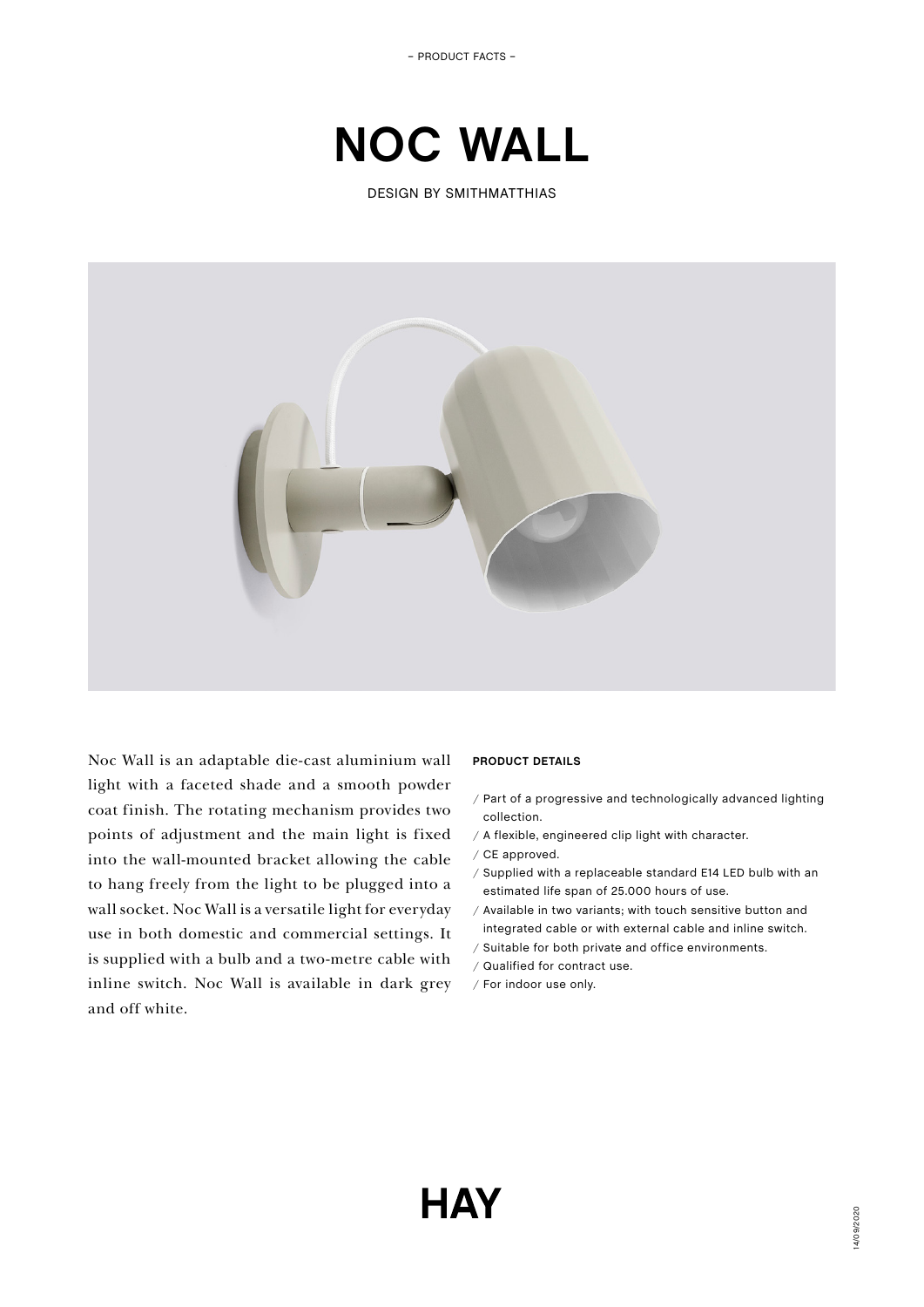## **MATERIAL**

LAMP STEM AND BASE / Machined aluminum.

LAMP SHADE / Die cast aluminum.

CORD / Silicone cable.

Please note that the cable is black for the dark grey version and white for the off white version.

# **COLOUR & FINISH**

Please note that the colour codes are indicative.

Available in 2 different colours. / Dark grey (RAL 7016) / Off white (Pantone 1C)



DARK GREY OFF WHITE

#### **DIMENSIONS**

WALL WIDTH / 11 cm / 4.3" DEPTH / 22 cm / 8.7" HEIGHT / 14 cm / 5.5"

WALL BUTTON WIDTH / 11,8 cm / 4.6" DEPTH / 22 cm / 8.7" HEIGHT / 14 cm / 5.5"